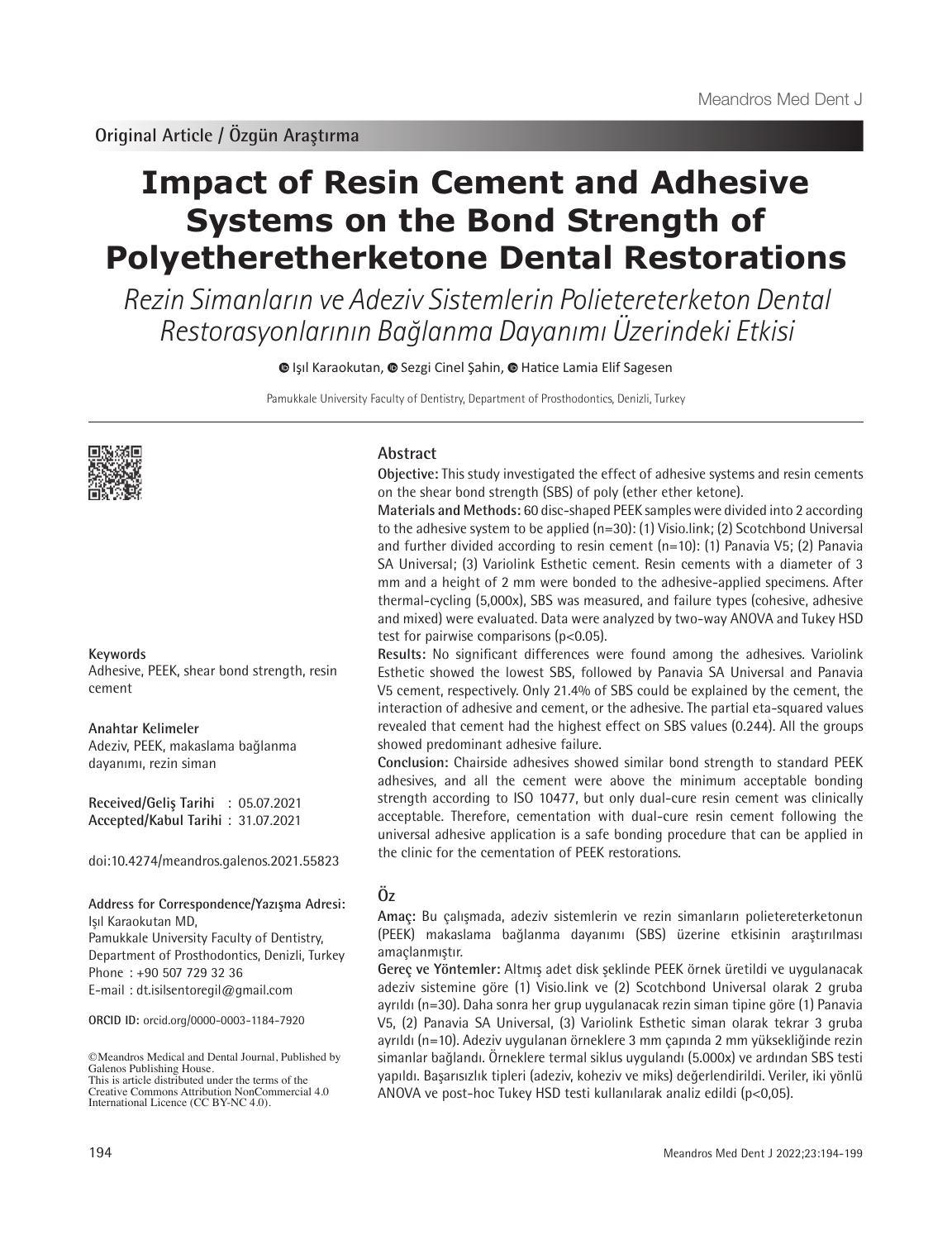**Bulgular:** Simanlar arasında istatistiksel olarak anlamlı bir farklılık bulunmamıştır. Variolink Esthetic, en düşük SBS değerini gösterdi, bunu sırasıyla Panavia SA Universal ve Panavia V5 simanları izledi. SBS'nin sadece %21,4'ü siman, adeziv veya siman ve adezivin etkileşimi ile açıklanabildi. Kısmi eta-kare değerleri, SBS değerleri üzerindeki en yüksek etkiye (0,244) simanın sahip olduğunu gösterdi. Tüm gruplar ağırlıklı olarak adeziv başarısızlık gösterdi.

**Sonuç:** Klinikte kullanılan adeziv sistemleri, standart PEEK adezivlerine benzer bir bağlanma dayanımı göstermiştir. Tüm simanlar, ISO 10477'ye göre kabul edilebilir minimum bağlanma kuvvetinin üzerindedir, ancak yalnızca dual-cure siman klinik olarak kabul edilebilir bulunmuştur. Bu nedenle üniversal adeziv uygulamasını takiben dual-cure rezin siman ile yapılan simantasyon, PEEK restorasyonlarının simantasyonu için klinikte uygulanabilecek güvenli bir bağlanma prosedürü olabilir.

## **Introduction**

Due to the increasing demand for the fabrication of metal-free restorations and advances in digital materials and technology, computer-aided design (CAD)/computer-aided manufacturing (CAM) highimpact polymers have been introduced to the market. These materials can be used as alternative materials to zirconia and titanium as dental framework materials or abutments to support single crowns to full-arch reconstructions (1-4). Polyetheretherketone (PEEK) is a semi-crystalline and thermoplastic highperformance polymer that has superior properties, such as heat resistance, chemical and mechanical strength, (5) and low solubility and water absorption values (6). On the other hand, due to its hydrophobic surface and low surface energy PEEK shows low adhesion to resin-based luting materials (5,7,8). Therefore, standard protocols for adhering resinbased composites to prosthetic substrates have not been effective for PEEK polymers, and the long-term adhesion of PEEK-based structures is still an issue (9). To overcome this problem, previous studies have evaluated the bonding between PEEK material and resin by applying different surface treatments, such as sandblasting, silica coating, surface piranha etching, and sulfuric acid (7,8,10-12). The minimum acceptable bonding strength of resin-based materials is 5 MPa, according to ISO 10477 (13). However, previous studies have reported that shear bond strength (SBS) values above 10-12 MPa are clinically acceptable for bonds between PEEK and resin-matrix composites (7,9,14,15). Studies have found that sandblasting on the PEEK surface improves the SBS with resin and have suggested this as one of the best initial pretreatment alternatives for PEEK surfaces. Surface treatments increase the micromechanical bonding of the PEEK surface, but still, additional adhesive applications are required to achieve a strong PEEK-resin bond (13).

In recent years, more user-friendly, less technically sensitive, and more simplified adhesive systems have been developed in line with clinicians' demands. For this purpose, universal adhesive systems have been introduced to the market (16).

In the course of the cementation of different superstructure materials, clinicians may prefer different cements due to their ease of use, lack of additional cementation step, or color stability. However, there is no established protocol regarding the bond strength of PEEK material and resin cements. Therefore, this study aimed to investigate the effect of different adhesives and resin cements with different polymerization properties on the SBS of sandblasted PEEK material. The null hypothesis was that different adhesive resin cements and adhesive material types would not affect the SBS of the PEEK material.

#### **Materials and Methods**

This *in vitro* study was approved by the Ethical Committee of Pamukkale University (decision no: 04, date: 16.02.2021). Table 1 shows the compositions and details of the materials used in this study. The dimensions of the PEEK specimens were designated and entered into the software program (CEREC 4.4; Dentsply Sirona, York, PA, USA) and produced by using the CAD/CAM method (10x2 mm) (n=60). All samples were embedded in chemically polymerized acrylic resin (Meliodent, Heraeus Kulzer, South Bend, IN, USA) with one side up and polished with a polishing machine (Presi Mecapol P230, Presi, Grenoble, France) under running water using 400, 800, 1000, and 1500 grain silicon carbide papers at 150 rotations/min for 40 s. Before initiating the bonding procedure, all specimen surfaces were sandblasted with 110 µm Al2O3 for 15 seconds at 0.2 MPa at an angle of 45°. Subsequently, the specimens were cleaned with 10% alcohol for 180 s in an ultrasonic cleaner and air dried. The 60 PEEK specimens were divided randomly into two test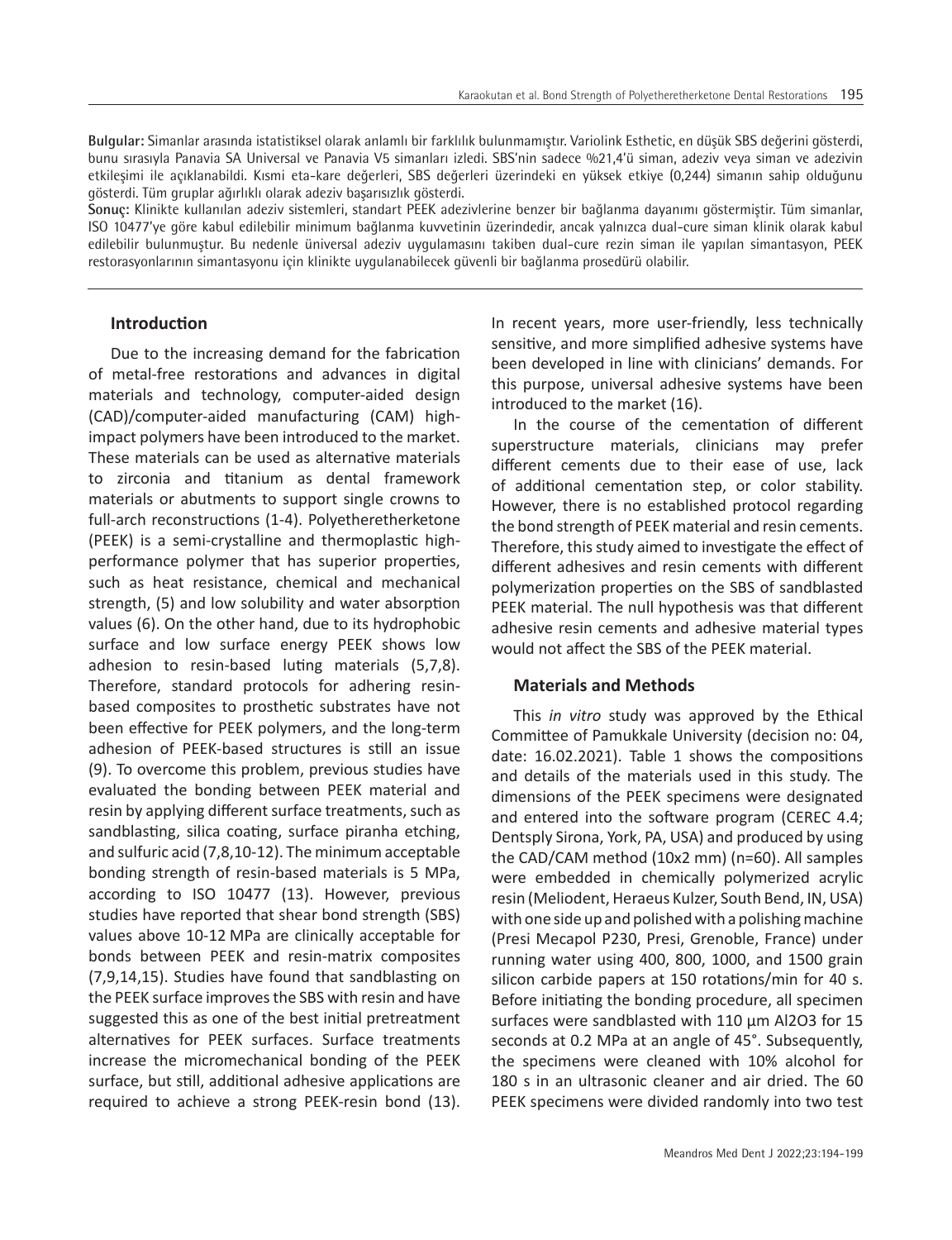| Table 1. Manufacturers and compositions of the products used in this research |                |                                                                                                                                                                                                                                                                   |                                                              |  |  |  |
|-------------------------------------------------------------------------------|----------------|-------------------------------------------------------------------------------------------------------------------------------------------------------------------------------------------------------------------------------------------------------------------|--------------------------------------------------------------|--|--|--|
| Coprapeek                                                                     |                | Pure 100% PEEK                                                                                                                                                                                                                                                    | White Peaks Dental Systems<br>GmbH & Co. KG., Essen, Germany |  |  |  |
| Visio.link                                                                    |                | PETIA <sup>+</sup> , MMA <sup>*</sup> , Photoinitiators                                                                                                                                                                                                           | Bredent GmbH & Co KG, Senden,<br>Germany                     |  |  |  |
| Scotchbond<br>Universal<br>Adhesive                                           |                | Bis-GMA <sup>‡</sup> , HEMA <sup>¶</sup> , MDP <sup>§</sup> , polyalkenoic acid copolymer, filler, ethanol,<br>water, silane, initiators                                                                                                                          | 3M ESPE, Seefeld, Germany                                    |  |  |  |
| Panavia SA<br>Universal                                                       | $\overline{A}$ | Monomer (Bis-GMA, 10-MDP, HEMA, TEGDMA**, other methacrylate<br>monomer), filler (silanated colloidal silica, silanated barium glass filler),<br>pigment, initiator                                                                                               |                                                              |  |  |  |
|                                                                               | B              | Methacrylate monomer, filler (silanated sodium flüoride, silanated barium<br>glass filler, aluminium oxide), silane coupling agent, pigment, accelerator,<br>others                                                                                               | Kuraray Noritake, Tokyo, Japan                               |  |  |  |
| Panavia V5                                                                    | A              | TEGDMA, Bis-GMA, hydrophilic aliphatic dimethacrylate, hydrophobic<br>aromatic dimethacrylate, accelerators, colloidal silica, silanated,<br>fluoroalminosilicate silanated barium glass filler, glass filler, initiators                                         | Kuraray Noritake, Tokyo, Japan                               |  |  |  |
|                                                                               | B              | Bis-GMA, dl-camphorquinone, silanated alminium oxide filler, silanated<br>barium glass filler, hydrophilic aliphatic dimethacrylate, hydrophobic<br>aromatic dimethacrylate, pigments, accelerators                                                               |                                                              |  |  |  |
| Variolink<br>Esthetic LC                                                      |                | Bis-GMA, TEGDMA, UDMA <sup>++</sup> , ytterbium trifuoride, boroaluminofuorosilicate<br>glass, spheroidal mixed oxide, stabilizers, benzoylperoxide, pigments,<br>Ivocerin <sup>TM</sup>                                                                          | Ivoclar Vivadent,<br>Schaan, Liechtenstein                   |  |  |  |
|                                                                               |                | PEEK: Polyetheretherketone, Methyl methacrylate, 1Pentaerythritol triacrylate, 1Bisphenol a dimethacrylate, <sup>5</sup> Methacryloyloxydecyl dihydrogen<br>phosphate, "Triethylene glycol dimethacrylate, "Urethane dimethacrylate, "2-hydroxyethyl methacrylate |                                                              |  |  |  |

groups according to adhesive types (n=30): 1- Visio. link (Bredent GmbH & Co KG, Senden, Germany); 2- Scotchbond Universal (SU); 3- M, Seefeld, Germany). In group 1, Visio.link was applied on the PEEK surface with a brush and light cured for 90 s in a dual mode light curing unit (Labolight Duo, GC Europe, Leuven, Belgium), and in group 2, SU was applied and rubbed in for 20 s. Subsequently, a gentle stream of air was directed over the liquid for about 5 s, and the samples were light cured for 10 s with a light-emitting diode lamp (VALO™ Cordless, Ultradent, South Jordan, UT, USA). After the adhesive application was completed, each specimen group was further divided into three groups (n=10) according to resin cement type: selfadhesive (Panavia SA Cement Universal, Kuraray Noritake Dental, Tokyo, Japan), dual cure (Panavia V5, Kuraray Noritake Dental, Tokyo, Japan), and light cure (Variolink Esthetic LC, Ivoclar Vivadent, Schaan, Liechtenstein). For the SBS measurements, a discshaped silicon mold with an inner diameter of 3 mm and a height of 2 mm was manually filled with one of the resin cements and subsequently polymerized according to the manufacturer instructions for the PEEK substrate. Then, all specimens were stored in

distilled water at 37 °C for 24 h and aged by thermal cycling for 5,000 cycles between 5° to 55 °C. After the aging procedure, the bonded specimens were placed in a universal testing machine and loaded with a crosshead speed of 1 mm/min. The maximum shear load was recorded immediately before debonding. The following formula was used to calculate the SBS data: fracture load/bonding surface area=N/mm2=MPa. Failure types were examined under a reflected-light microscope at 20x magnification. Failure modes were classified as adhesive failure, cohesive failure in adhesive resin cement, cohesive failure in PEEK, or mixed failure.

## **Statistical Analysis**

Statistical analysis was performed by using SPSS v23 (IBM Armonk, NY, USA). The Kolmogorov-Smirnov test verified the existence of normal distribution, and the results were analyzed using Two-Way ANOVA (p≤0.05). The Tukey HSD test was used to compare the impact of different resin cements and types of adhesive (p≤0.05). General linear model with partial eta-squared statistics calculated the effect of the "cement" and "adhesive" parameters and their interaction on the SBS. The partial eta-squared value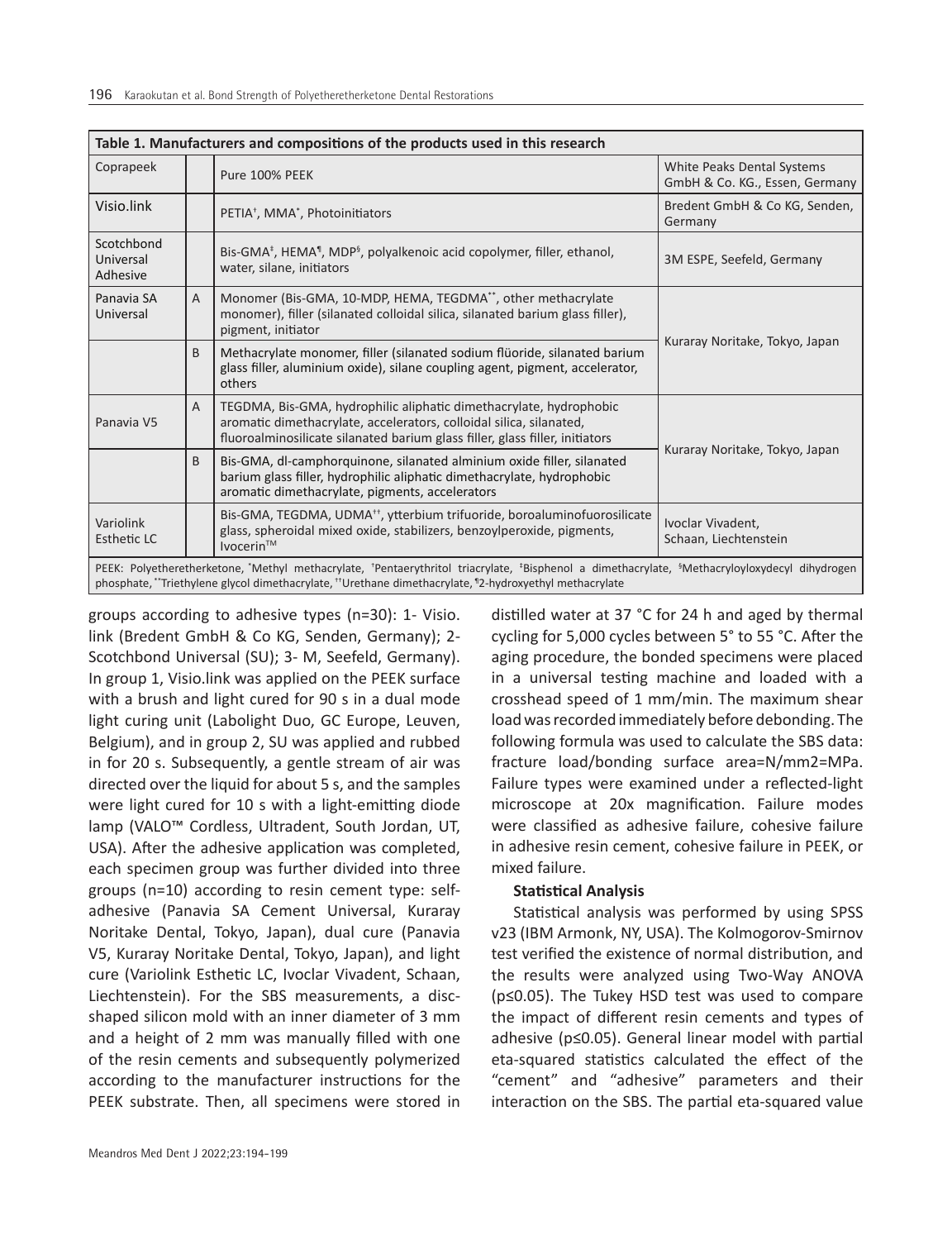reports the practical significance of each variable explained by the effect. Higher partial eta-squared values indicate a larger amount of variation calculated by the model effect.

## **Results**

The mean and standard deviation values of SBS from resin cements in the test adhesives are illustrated in Figure 1. The Two-Way ANOVA results showed that the SBS was significantly affected by the cement type (p<0.001), but the adhesive type was not significant (p=0.062). The interaction between cement and adhesive was also found not to be statistically significant (p<0.987) (Table 2). In terms of adhesives, Visio.link showed higher SBS values (12.32 MPa) than SU (10.41 MPa). The Tukey HSD test showed that the mean SBS value for the Panavia V5 resin cement group (14.26 MPa) was significantly higher (p<0.05) than those of the Panavia SA cement (10.4 MPa) and Variolink Esthetic LC cement (9.43 MPa) groups. There was no statistical difference between the Panavia SA and Variolink Esthetic LC cements. Cement had the highest effect on SBS values according to the partial eta-squared values (0.244). Table 3 shows the distribution of the failure modes. No cohesive failure was observed among the test groups and adhesive



**Figure 1.** Boxplots of SBS for all tested groups (MPa) a,bThere is no difference between the groups with the same letter, SBS: Shear bond strength

failure was the predominant failure type among the all-test groups.

## **Discussion**

The reliable cementation of fixed dental prosthesis is a key factor in the long-term survival rates of dental restorations. Therefore, this study investigated the effect of different adhesive systems on long-term cementation in combination with varying cements. The null hypothesis of this study was partially rejected, as the dual-cure cement showed higher SBS than other cements when bonded to the PEEK material, and there were no significant differences between the adhesives.

Studies have shown that different surface treatments, including silane surface conditioning and helium plasma surface modification, do not significantly increase the SBS of PEEK with different veneering resins (14,17). On the other hand, it has been stated that 90-98% sulfuric acid etching increases the SBS of PEEK (18-20). However, these studies state that sulfuric acid is hazardous for clinical practice and chairside use and requires appropriate safety precautions that are not routinely found in dental laboratories or dental practices. Thus, sulfuric acid treatment was not used in the present study due to its low clinical applicability. Airborne-particle abrasion is frequently used in dental laboratories and clinics, especially in the surface preparation processes of oxide ceramics. Surface treatment with 110 μm aluminum oxide was also reported for increasing the SBS of PEEK to different veneering resins (8,12,14,15,17). It has also been reported that airborne abrasion with 110 μm Al2O3 for 15 seconds at 0.2 MPa is effective for bonding milled PEEK to veneering composite (21).

Some previous studies comparing different adhesive systems have reported that adhesives that contain methyl methacrylate, like Visio.link, improve the bonding characteristics of PEEK (12,22,23).

**Table 2. Two-way ANOVA results of SBS with respect to cement, adhesive and interaction between cement and adhesive**

|                                                                                                 | Sum of squares | l df | Mean squares | l F   | p value | Partial eta-squared |  |  |
|-------------------------------------------------------------------------------------------------|----------------|------|--------------|-------|---------|---------------------|--|--|
| Cement                                                                                          | 261.638        |      | 130.819      | 8.695 | 0.001   | 0.244               |  |  |
| Adhesive                                                                                        | 54.489         |      | 54.489       | 3.622 | 0.062   | 0.063               |  |  |
| Cement* adhesive                                                                                | 0.382          |      | 0.191        | 0.013 | 0.987   | 0.000               |  |  |
| R <sup>2</sup> : 0.280, Corrected R <sup>2</sup> : 0.214 *Interaction. SBS: Shear bond strength |                |      |              |       |         |                     |  |  |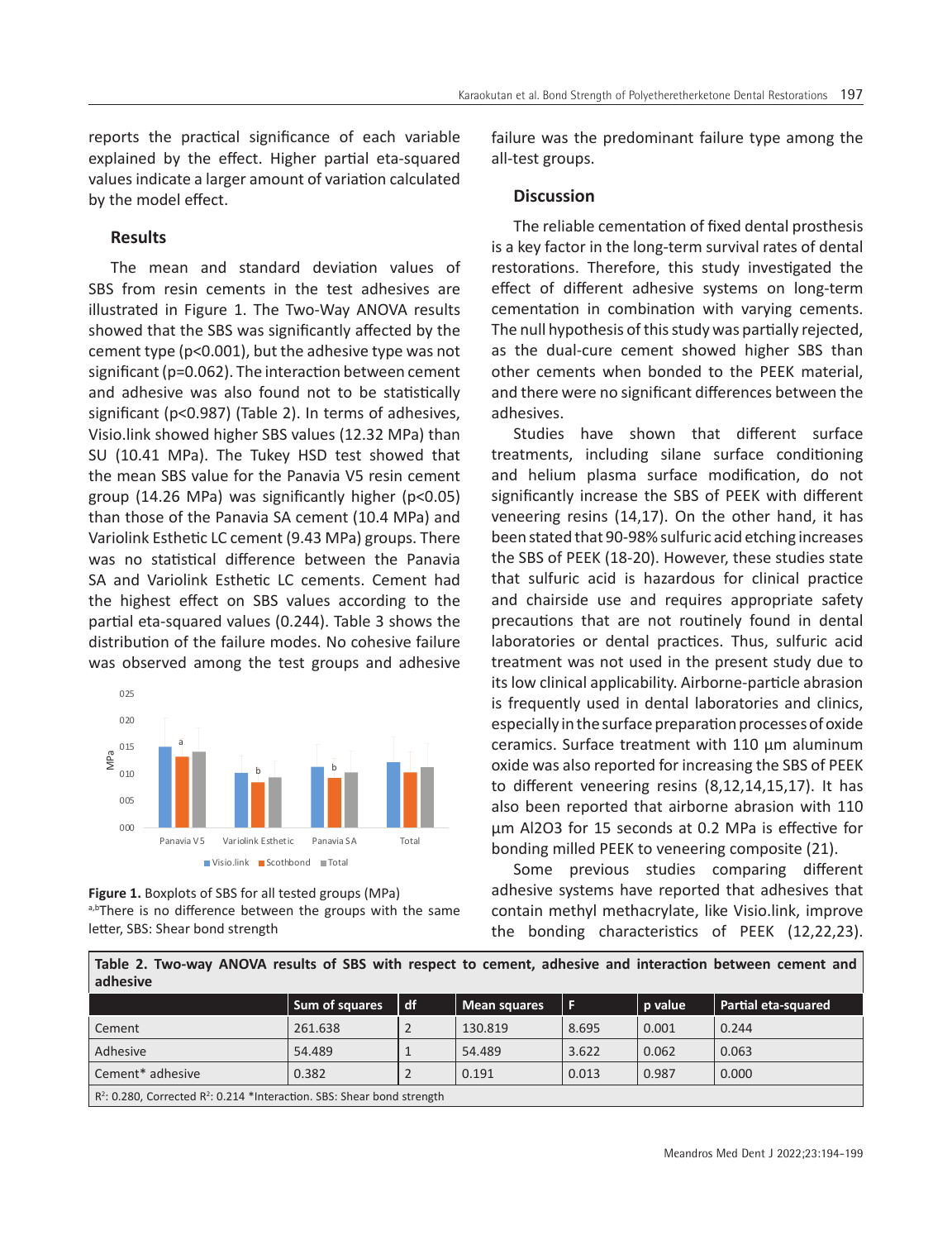| Table 3. Fracture types in research groups |                              |                 |                |  |  |  |  |  |
|--------------------------------------------|------------------------------|-----------------|----------------|--|--|--|--|--|
|                                            | Mode of failure (percentage) |                 |                |  |  |  |  |  |
| Group                                      | <b>Adhesive</b>              | <b>Cohesive</b> | <b>Mix</b>     |  |  |  |  |  |
| Visio.link + Panavia V5                    | 6                            | 0               | 4              |  |  |  |  |  |
| Visio.link + Variolink Esthetic<br>LC      | 8                            | $\Omega$        | $\overline{2}$ |  |  |  |  |  |
| Visio.link + Panavia SA<br>Universal       | 10                           | $\Omega$        | O              |  |  |  |  |  |
| Scotchbond + Panavia V5                    | 9                            | 0               | 1              |  |  |  |  |  |
| Scotchbond + Variolink<br>Esthetic LC      | 9                            | $\Omega$        | 1              |  |  |  |  |  |
| Scotchbond + Panavia SA<br>Universal       | 10                           | $\Omega$        | O              |  |  |  |  |  |

However, Visio.link is a labside bonding material and needs a polymerization unit, and furthermore, there is no standard polymerization procedure because of the variety of polymerization units used in dentistry. Therefore, it is important to find an adhesive with clinical applicability for crowns cemented on substrates. In the present study, SU (one-bottle system) showed similar results to Visio.link. Two previous studies (8,24) reported similar outcomes for SBS with the use of Visio.link versus SU. The authors reported that this may be attributed to the content of SU, which includes 10-methacryloyloxydecyl-dihydrogenphosphat (MDP) monomers, dimethacrylate resins, and 2-hydroxyethylmethacrylate (HEMA), and since it is a single-bottle adhesive, it is immediately in contact with the PEEK surface.

In the present study, all of the cements were above the minimum acceptable bonding strength according to ISO 10477, and Panavia V5 was also above the clinically acceptable limit. All three resin cements used in this study contain bis-GMA and TEGDMA, stabilizers, fillers, and initiators. Panavia V5 also contains dimethacrylate polymers; Variolink Esthetic LC additionally contains urethane dimethacrylate; and Clearfil SA Cement Universal has HEMA, which is known from the literature to not provide long-term bonding, (24) and an MDP monomer, which means that, unlike for the other two cements, no prior bonding to the tooth substrate is required. Similar to the findings of Schmidlin et al. (7), this study found that conventional resin cements containing dimethylmethacrylate monomers showed higher SBSs than self-etching composite resin cements containing

adhesive phosphate monomers (MDPs). Although self-adhesive resin cements have the advantage of being economical and time saving, (10) they do not seem suitable for the bonding of permanent PEEK restorations. In addition, Sproesser et al. (20) investigated the effect of different sulfuric acid etching times on work of adhesion by using SBS and different surface parameters, such as contact angle measurement and surface free energy. As a result, they found that work of adhesion values could not clearly distinguish the bond between two materials. This study revealed a procedure that provides sufficient bonding for FPDs applied on PEEK infrastructures and can be applied in the dental clinic without the need for separate equipment. Nevertheless, the findings of the present study are insufficient for explaining the bonding between PEEK and resin cement when coefficient of determination values are considered. The first limitation of this study was using only one surface pretreatment. In addition, considering that cement type was the main effect on SBS in this study, future studies should evaluate cements with different ingredients and different surface pretreatments that can be applied in the dental clinic.

## **Conclusion**

Chairside adhesives showed similar SBS values to standard PEEK adhesives, and all tested resin cements showed acceptable bonding according to the ISO 10477 standard, but only dual-cure resin cement was clinically acceptable. Therefore, cementation with a dual-cure resin cement following universal adhesive application is a safe bonding procedure that can be applied in clinical practice for the cementation of PEEK restorations.

#### **Ethics**

**Ethics Committee Approval:** This *in vitro* study was approved by the Ethical Committee of Pamukkale University (decision no: 04, date: 16.02.2021).

**Informed Consent:** *In vitro* study.

**Peer-review:** Externally peer-reviewed.

#### **Authorship Contributions**

Surgical and Medical Practices: I.K., S.C.Ş., H.L.E.S., Concept: I.K., S.C.Ş., H.L.E.S., Design: I.K., S.C.Ş., H.L.E.S., Data Collection or Processing: I.K.,